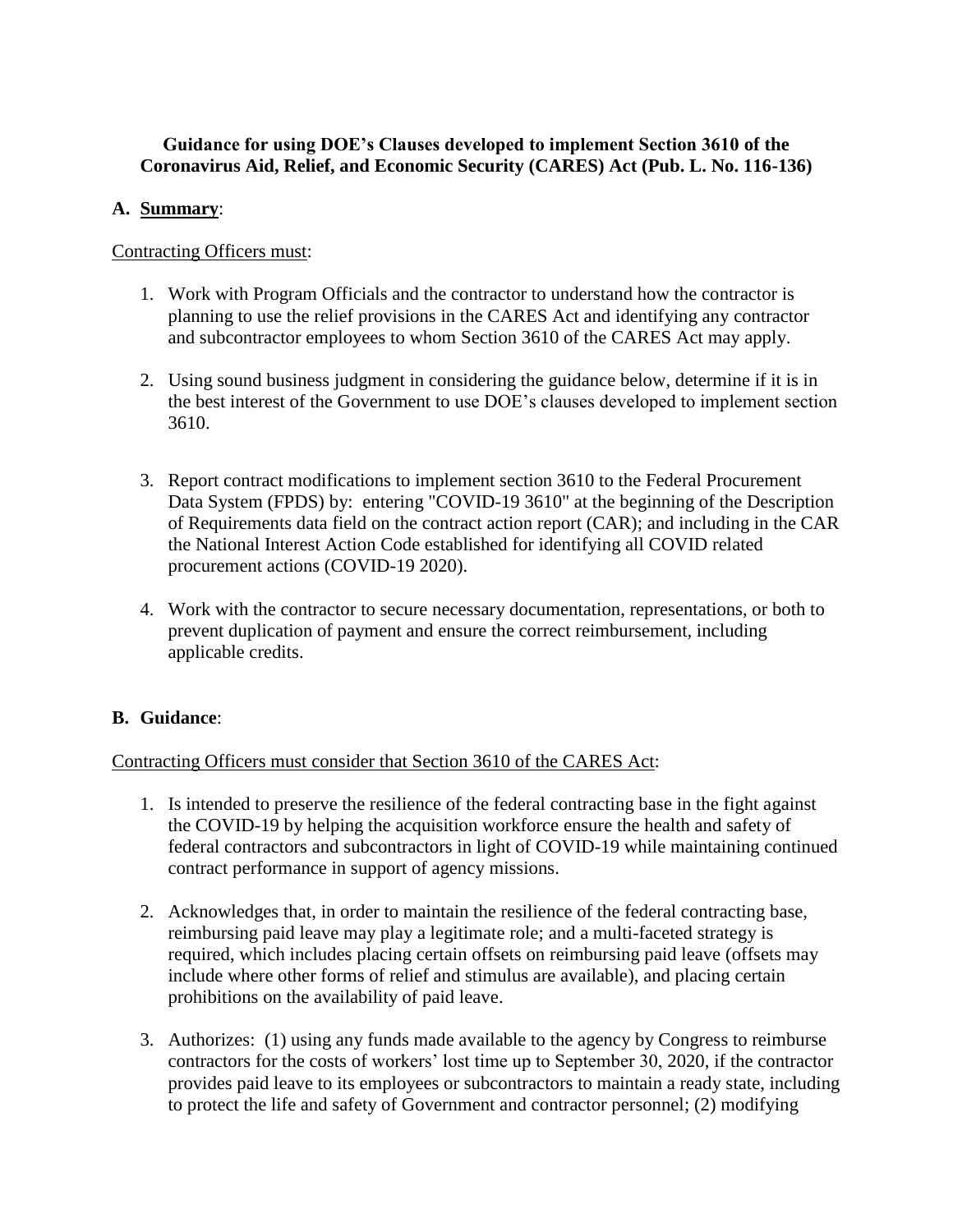contracts unilaterally (without requiring consideration but precluding additional profit or fee) to reimburse the costs; (3) providing reimbursement on any contract type; and (4) reimbursing at contractor billing rates.

- 4. Ensures that the Federal Government's aggressive response to COVID-19 includes multiple mechanisms to support federal contractors and their employees. Contractors are responsible for ensuring federal funds are not being used to make multiple payments for the same purpose; Contacting Officers, however, must ensure appropriate contract administration and oversight.
- 5. Restricts the circumstances under which reimbursement may be made, and the amount of reimbursement allowed.
- 6. Applies only to contractor or subcontractor employees who: cannot perform work on a government-owned, government-leased, contractor-owned, or contractor-leased facility or site approved by the federal government for contract performance due to closures or other restrictions; and are unable to telework because their job duties cannot be performed remotely during the public health emergency declared on January 31, 2020 for Coronavirus (COVID–19).
- 7. Authorizes reimbursement only at the minimum applicable contract billing rates for up to an average of 40 hours per week for contractor or subcontractor payments made no earlier than January 31, 2020, and no later than September 30, 2020.
- 8. Requires the reduction of the maximum reimbursement authorized by the amount of credit a contractor is allowed pursuant to division G of Public Law 116–127 (Families First Coronavirus Response Act) and any applicable credits a contractor is allowed under the CARES Act.
- 9. Is an authorization, not a mandate, to reimburse costs claimed for paid leave.
- 10. Authorizes payment of paid leave costs so that agencies may use their discretion to make reimbursements that are in the best interest of the government and do not reject contractor requests for reimbursement because of legal uncertainty regarding whether these costs are allowable.
- 11. Leaves in place the contractor's and subcontractor's responsibility for: the well-being of their workforce; the burden to support any claimed allowable costs, including claimed paid leave costs for their employees, with appropriate documentation; and identifying available credits that may reduce reimbursement claimed.
- 12. Necessitates requiring contractor representations to prevent double-dipping by the contractor's making more than one request for reimbursement for the same costs and to ensure recognition of all available credits, including those allowed under the CARES Act.